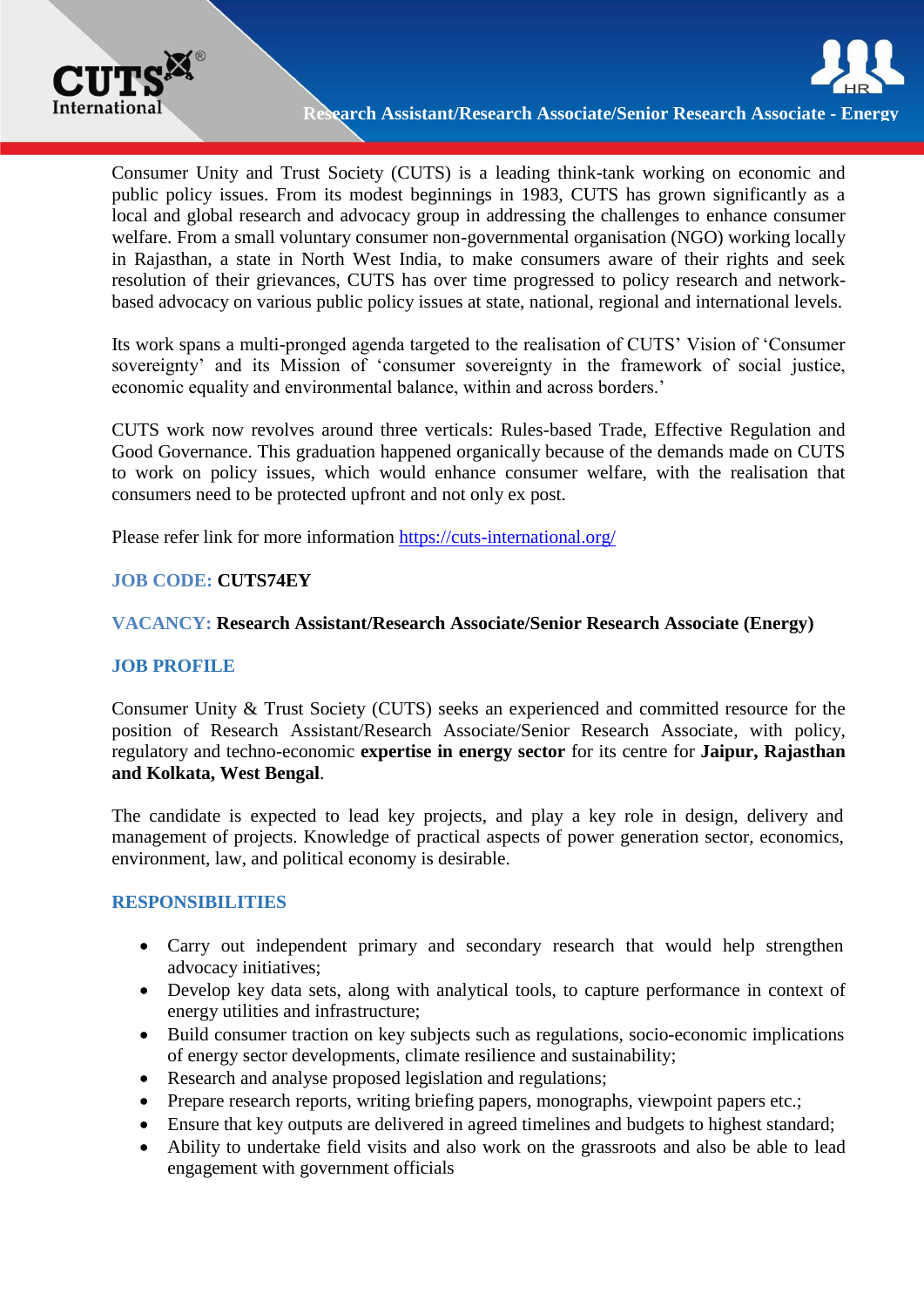

### **PERSONAL ATTRIBUTES**

- 1. **Communicate Effectively**: Speak, listen and write in a clear, thorough and timely manner using appropriate and effective communication tools and techniques;
- 2. **Creativity/Innovation:** Develop new and unique ways to improve operations of the organisation and to create new opportunities;
- 3. **Planning & Organising:** Able to multitask, prioritise, and manage time efficiently;
- 4. **Relationship Management:** Anticipate, understand, and respond to the needs of internal/external clients/relevant stakeholders to meet or exceed their expectations within the organisational parameter;
- 5. **Make Decisions:** Assess situations to determine the importance, urgency and risks, and make clear decisions which are timely and in the best interests of the organisation;
- 6. **Cultural Understanding:** International mind set, understands different perspectives and is able to work comfortably in multi-cultural environment;
- 7. **Accountability:** Self-starter with a strong sense of initiative and focused on results; ability to manage multiple projects within ambiguous and undefined parameters.

## **TECHNICAL COMPETENCIES**

- Good working knowledge of quantitative and qualitative research with strong analytical skills.
- Familiarity with the energy sector, in particular power generation sector from an economic point of view
- High degree of proficiency in the use of market research tools, statistical packages such as Stata, SPSS and other data analytical tools;
- Strong analytical skills and exceptional project management skills;

# **QUALIFICATIONS AND EXPERIENCE**

- Graduate/Post Graduate from an institute of good repute in Energy/Public Policy/Development Studies/Economics/Law and/or regulatory affairs;
- 0-4 years of professional experience of working on issues related to the energy sector viz. energy transition, electric vehicles, green energy, etc. is preferred.
- Previous experience of public policy research and policy advocacy on energy related issues will be an added advantage;
- Proficiency in English and Hindi both languages desired.
- Experience of working in a multicultural environment will be an added advantage.